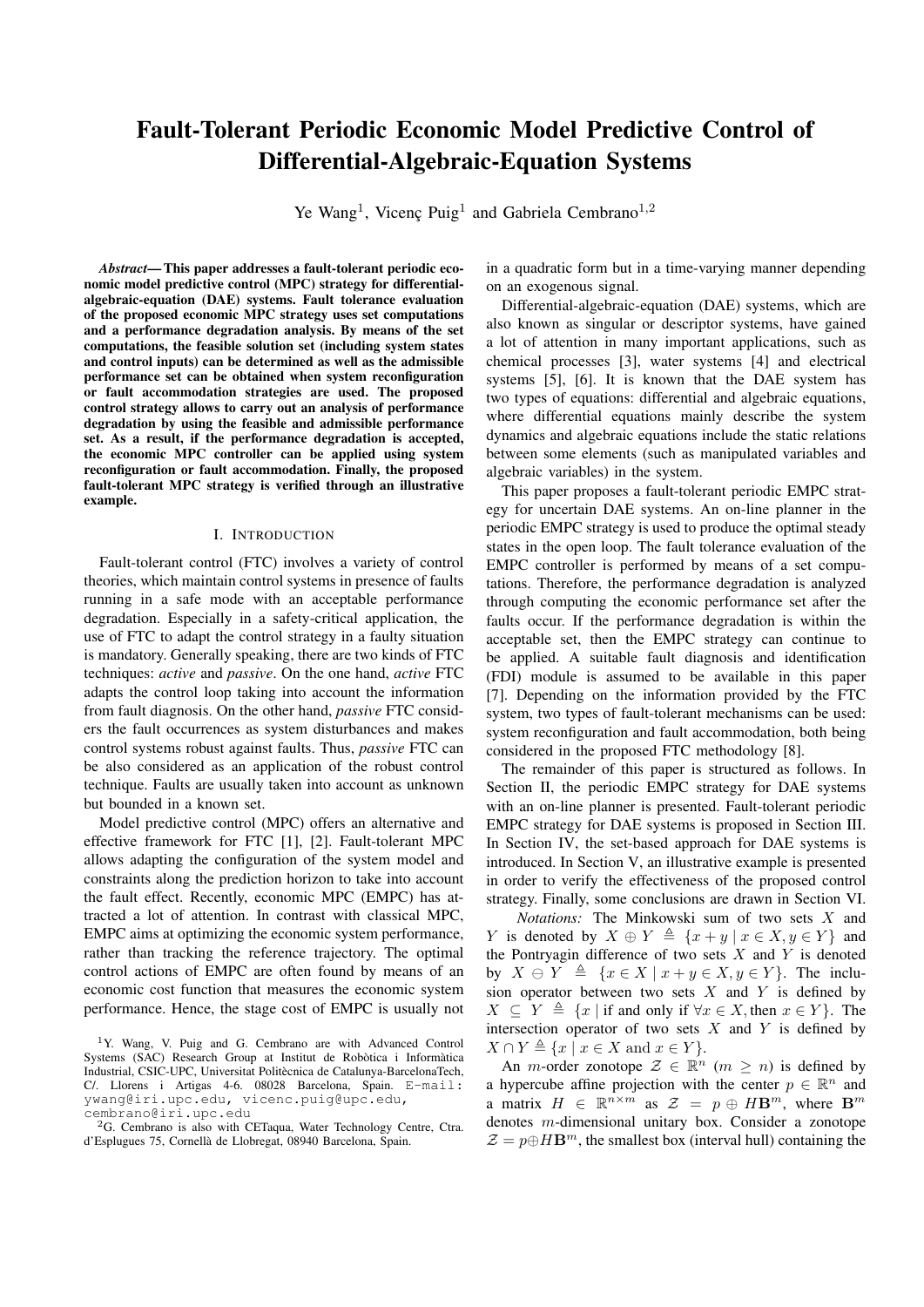zonotope is given by  $\Box Z = p \oplus rs(H) \mathbf{B}^m$ , where  $rs(H)$ is a diagonal matrix such that  $rs(H)_j = \sum_{j=1}^m |H_j|$  with  $H_i$  denoting the j-th column of the matrix H. Furthermore, the reduction operator for the zonotope proposed in [9] is denoted as  $\downarrow_q$ , where q specifies the maximum number of column of segment matrix H.

# II. PERIODIC ECONOMIC MODEL PREDICTIVE CONTROL FOR DAE SYSTEMS

### *A. Control-oriented Model*

Consider the discrete-time time-varying uncertain DAE system defined by

$$
x(k+1) = A(k)x(k) + B(k)u(k) + D(k)z(k) + D_w(k)\omega(k),
$$
 (1a)  

$$
0 = C_x(k)x(k) + C_u(k)u(k) + C_z(k)z(k) + C_w(k)\omega(k),
$$
 (1b)

where  $x(k) \in X \subseteq \mathbb{R}^{n_x}$  represents the vector of system states limited by the physical bounds X,  $u(k) \in U \subseteq \mathbb{R}^{n_u}$ represents the vector of control inputs within physical limits  $\mathbb{U}, z \in \mathbb{R}^{n_z}$  represents the vector of known exogenous periodic signals,  $\omega(k) \in \mathbb{R}^{n_w}$  denotes the vector of system disturbances at time instant  $k \in \mathbb{N}$ , respectively.  $A(k)$ ,  $B(k)$ ,  $D(k)$ ,  $D_w(k)$ ,  $C_x(k)$ ,  $C_u(k)$  and  $C_z(k)$  are timevarying system matrices of appropriate dimensions. (1a) is the discrete-time differential equation describing the system dynamics while (1b) is the discrete-time algebraic equation including the static relations.

The closed-loop DAE system is operated by an optimal periodic EMPC strategy. The performance of state evolutions is evaluated by economic stage cost function  $\ell(k, x(k), u(k), p(k))$  that considers the system state, control input and an exogenous time-varying parameter  $p(k)$ . The economic parameter  $p$  usually represents periodic cost, for instance, electricity price and its variation is assumed as known. Moreover, it is noted that the economic stage cost function  $\ell(k, x(k), u(k), p(k))$  is not necessarily positive definite with respect to system states as it is in the classical tracking MPC [10], [11].

*Assumption 1 (Continuity):* The system states are continuous and the economic stage cost function  $\ell(\cdot)$  are continuous and differentiable.

*Definition 1:* A DAE system is called T-periodic with respect to the exogenous periodic signal  $z(k) = z(k+T)$  and parameter in economic stage cost function  $p(k) = p(k+T)$  if there exists a period  $T \in \mathbb{Z}_{\geq 1}$  such that for all  $k \in \mathbb{N}$  it holds that  $x(k+1) = x(k+T+1)$  when the system disturbances are ignored. Thus, the following equations hold

$$
A(k) = A(k + T), B(k) = B(k + T),
$$
  
\n
$$
D(k) = D(k + T), C_x(k) = C_x(k + T),
$$
  
\n
$$
C_u(k) = C_u(k + T), C_z(k) = C_z(k + T).
$$

#### *B. EMPC Optimization Statement*

The periodic behavior implies that the time-varying economic stage cost function is T-periodic described by  $\ell(k, x(k), u(k), p(k)) = \ell(k + \text{T}, x(k), u(k), p(k)).$  The economic performance is measured with the average of the

time-varying economic stage cost function of the closed loop as follows:

$$
L_{\infty}(0, x, u, p) \triangleq \lim_{T \to \infty} \frac{1}{T} \sum_{i=0}^{T-1} \ell(i, x(i), u(i), p(i)).
$$
 (3)

*Assumption 2 (Robustness):* The robustness of the EMPC controller can be realized by means of an appropriate constraint tightening technique (see [12], [13], [14] and [15]). Therefore, the tightened constraints on system states and control inputs can be formulated as follows:

$$
x(k) \in \mathcal{X}(k),\tag{4}
$$

$$
u(k) \in \mathcal{U}(k). \tag{5}
$$

 $u(k) \in \mathcal{U}(k)$ . (5)<br>The optimal steady state-input pair  $(\mathbf{x}^*_{\infty}, \mathbf{u}^*_{\infty})$  of the DAE system in (1) can be derived by solving the following infinitehorizon and open-loop optimization problem  $\mathbb{P}^s_\infty$  with free initial state:

$$
\min_{x_{\infty}^*(i), u_{\infty}^*(i)} L_{\infty}(0, x, u, p),
$$
\n(6a)

subject to

$$
x(i + 1) = A(i)x(i) + B(i)u(i) + D(i)z(i),
$$
 (6b)

$$
\mathbf{0} = C_x(i)x(i) + C_u(i)u(i) + C_z(i)z(i),
$$
 (6c)

$$
x(i+1) \in \mathcal{X}^r(i+1),\tag{6d}
$$

$$
u(i) \in \mathcal{U}^r(i). \tag{6e}
$$

where  $\mathcal{X}^r(i)$  and  $\mathcal{U}^r(i)$  are subsets of  $\mathcal X$  and  $\mathcal U$  in order to ensure that the robust tightened constraints  $\mathcal X$  and  $\mathcal U$  have no influence on the system steady-state trajectory.

It is noticed that the above optimization problem considers an infinite horizon. Thus, from the application point of view, it is difficult and expensive to apply. However, considering the periodic behavior of the DAE system, the optimal steady trajectory can be obtained by a finite-horizon open-loop optimization problem  $\mathbb{P}^s$  with a periodic terminal constraint as follows:

$$
\min_{x_s^*(i), u_s^*(i)} L_{\mathcal{T}}^s(i, x, u, p) \triangleq \sum_{i=0}^{\mathcal{T}-1} \ell(i, x(i), u(i), p(i)), \tag{7a}
$$

subject to

$$
x(i + 1) = A(i)x(i) + B(i)u(i) + D(i)z(i),
$$
 (7b)

$$
\mathbf{0} = C_x(i)x(i) + C_u(i)u(i) + C_z(i)z(i),\tag{7c}
$$

$$
x(i+1) \in \mathcal{X}^r(i+1),\tag{7d}
$$

$$
u(i) \in \mathcal{U}^r(i),\tag{7e}
$$

$$
x(0) = x(T). \tag{7f}
$$

*Remark 1:* The optimization problems  $\mathbb{P}^s_\infty$  and  $\mathbb{P}^s_\mathbb{T}$  are only solved once. The solutions are regarded as the optimal periodic steady states and control inputs.

The feasible solutions of the optimization problem  $\mathbb{P}^s$  denoted  $\mathbf{x}_s^* = \{x_s^*(1), \ldots, x_s^*(T)\},$  $\mathbf{u}_s^* = \{u_s^*(0), u_s^*(1), \dots, u_s^*(T-1)\}$  are regarded as the best feasible periodic steady-state pair  $(\mathbf{x}_s^*, \mathbf{u}_s^*)$ .

*Lemma 1 (The Equivalent Solutions):* The solutions of the optimization problems  $\mathbb{P}_{\infty}^{s}$  and  $\mathbb{P}_{\mathrm{T}}^{s}$  satisfy the following conditions:

$$
\mathbf{x}_s^* = \mathbf{x}_\infty^*,\tag{8}
$$

$$
\mathbf{u}_s^* = \mathbf{u}_\infty^*,\tag{9}
$$

$$
L^s_\mathcal{T}(i, \mathbf{x}_s^*, \mathbf{u}_s^*, p) = \mathcal{T}L_\infty(0, \mathbf{x}_\infty^*, \mathbf{u}_\infty^*, p). \tag{10}
$$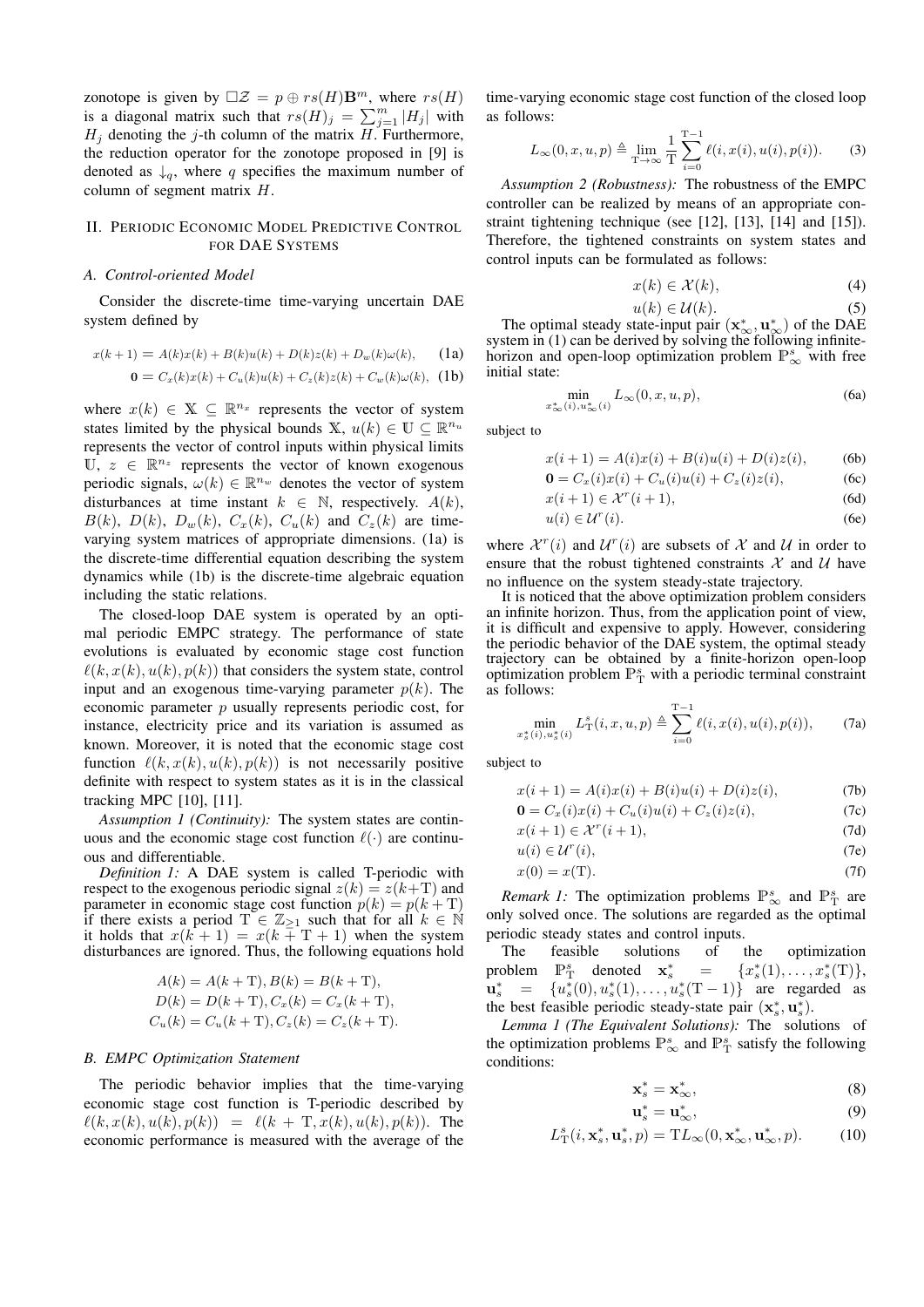# *Proof:* The proof can be found in [16].

Following the single-layer EMPC controller proposed in [16], the steady state-input pair  $(x_s^*, u_s^*)$  can be found in an on-line optimization planner as  $\mathbb{P}^s_T$ . The cost function includes two parts: (1) An economic term for the prediction model with the enlarged prediction horizon as proposed in [4] that governs the economic transient behavior. (2) An economic term in the planner that measures the economic performance. Therefore, this cost function is formulated as

$$
L_{\mathcal{T}}^{e}(k, x, u, p) \triangleq \sum_{i=0}^{n\mathcal{T}-1} \ell(i, x(i \mid k), u(i \mid k), p(i)) + L_{\mathcal{T}}^{s}(i, x^{p}, u^{p}, p),
$$
 (11)

where  $x^p$  and  $u^p$  denote the predicted state and input of the on-line EMPC planner, respectively.

In general, the periodic economic MPC strategy for DAE systems can be formulated by solving the following optimization problem  $\mathbb{P}^e_{\mathbb{T}}(k)$ :

$$
\min_{x^*(k), u^*(k)} L_{\mathcal{T}}^e(k, x, u, p),
$$
\n(12a)

subject to

| $x(i+1   k) = A(k+i)x(i   k) + B(k+i)u(i   k) + D(k+i)z(i   k),$ (12b) |       |
|------------------------------------------------------------------------|-------|
| $\mathbf{0} = C_x(k+i)x(i k) + C_u(k+i)u(i k) + C_z(k+i)z(i k),$       | (12c) |
| $x(i+1   k) \in \mathcal{X}(i+1   k),$                                 | (12d) |
| $u(i \mid k) \in \mathcal{U}(i \mid k),$                               | (12e) |
| $x(T   k) = x^p(T),$                                                   | (12f) |
| $x(0   k) = x(k),$                                                     | (12g) |
| $x^p(i+1) = A(i)x^p(i) + B(i)u^p(i) + D(i)z(i),$                       | (12h) |
| $\mathbf{0} = C_x(i)x^p(i) + C_u(i)u^p(i) + C_z(i)z(i),$               | (12i) |
| $x^p(i+1) \in \mathcal{X}^r(i+1),$                                     | (12i) |
| $u^p(i) \in \mathcal{U}^r(i)$ ,                                        | (12k) |
| $x^p(0) = x^p(T),$                                                     | (121) |

where constraints (12b)-(12g) represents the prediction model of the DAE system. Constraints (12h)-(12l) denote the on-line planner that is able to find the steady state  $x^p(T)$ that is subsequently set as the terminal state as the prediction model of the DAE system.

After solving the above optimization problem  $\mathbb{P}^e_{\mathrm{T}}(k)$ , the optimal control law is determined by the receding horizon approach such that the first value of a sequence of control inputs  $u^*(0 | k), \ldots, u^*(H_p-1 | k)$  is the optimal control action at current time instant:

$$
u(k) \triangleq u^*(0 \mid k).
$$

# III. FAULT-TOLERANT MECHANISMS FOR ECONOMIC MODEL PREDICTIVE CONTROL

# *A. Fault-tolerant Mechanisms*

FTC can be included in the EMPC strategy presented in the previous section in two ways depending of the information provided by the FDI block:

*1) System Reconfiguration:* The first strategy to adapt the control loop to the fault presence, known as system reconfiguration, is based on changing the control law and other elements of the closed-loop as required. This strategy could be applied in case the FDI module does not provide any information about the fault estimation. In this case, faulty components are unplugged by the supervisory system and the control objectives should be achieved using the non-faulty components. In case that the faults appeared in a given set, the control-oriented model of DAE systems in (1) is modified as follows:

$$
x(k+1) = A(k)x(k) + \sum_{i \in I_N} B_i(k)u_i(k) + D(k)z(k) + D_w(k)\omega(k),
$$
\n(13a)\n
$$
0 = C_x(k)x(k) + \sum_{i \in I_N} C_{u,i}(k)u_i(k) + C_z(k)z(k) + C_w(k)\omega(k),
$$
\n(13b)

where  $I_N$  denotes the subset of healthy actuators.

*2) Fault Accommodation:* Fault accommodation involves the estimation of actual system constraints and parameters provided by the FDI module. By means of a suitable fault diagnosis method, the control inputs are modified while the rest of the elements within the control loop are kept unchanged. After the faults occurred, the control-oriented model of DAE systems in (1) is modified as follows:

$$
x(k+1) = A(k)x(k) + \sum_{i \in I_N} B_i(k)u_i(k) + \sum_{j \in I_F} \Phi_j(k, u_j(k), \theta_f)
$$
  
+
$$
D(k)z(k) + D_w(k)\omega(k),
$$
 (14a)  

$$
0 = C_x(k)x(k) + \sum_{i \in I} C_{u,i}(k)u_i(k) + \sum_{i \in I} \Psi_j(k, u_j(k), \theta_f)
$$

$$
+C_z(k)z(k) + C_w(k)\omega(k),
$$
\n(14b)

where  $I_F$  denotes the subset of faulty actuators.  $\Phi_i(\cdot)$ and  $\Psi_i(\cdot)$  denote the mapping functions estimated by the FDI module.  $\theta_f$  denotes the parameter depending on the estimated faults. Note that this parameter can be estimated by using the set-membership strategy proposed in [7] and the multiple model (including faulty and healthy models) method proposed in [17].

## *B. Fault-tolerant Periodic Economic MPC for DAE Systems*

Taking into account the two types of fault-tolerant mechanisms presented in previous subsection, the fault-tolerant EMPC strategy for periodic DAE systems can be implemented by solving the following optimization problem  $\mathbb{P}^{f}_{\mathrm{T}}(k)$ :

$$
\min_{x^*(k), u^*(k)} L_{\mathcal{T}}^e(k, x, \widetilde{u}, p),\tag{15a}
$$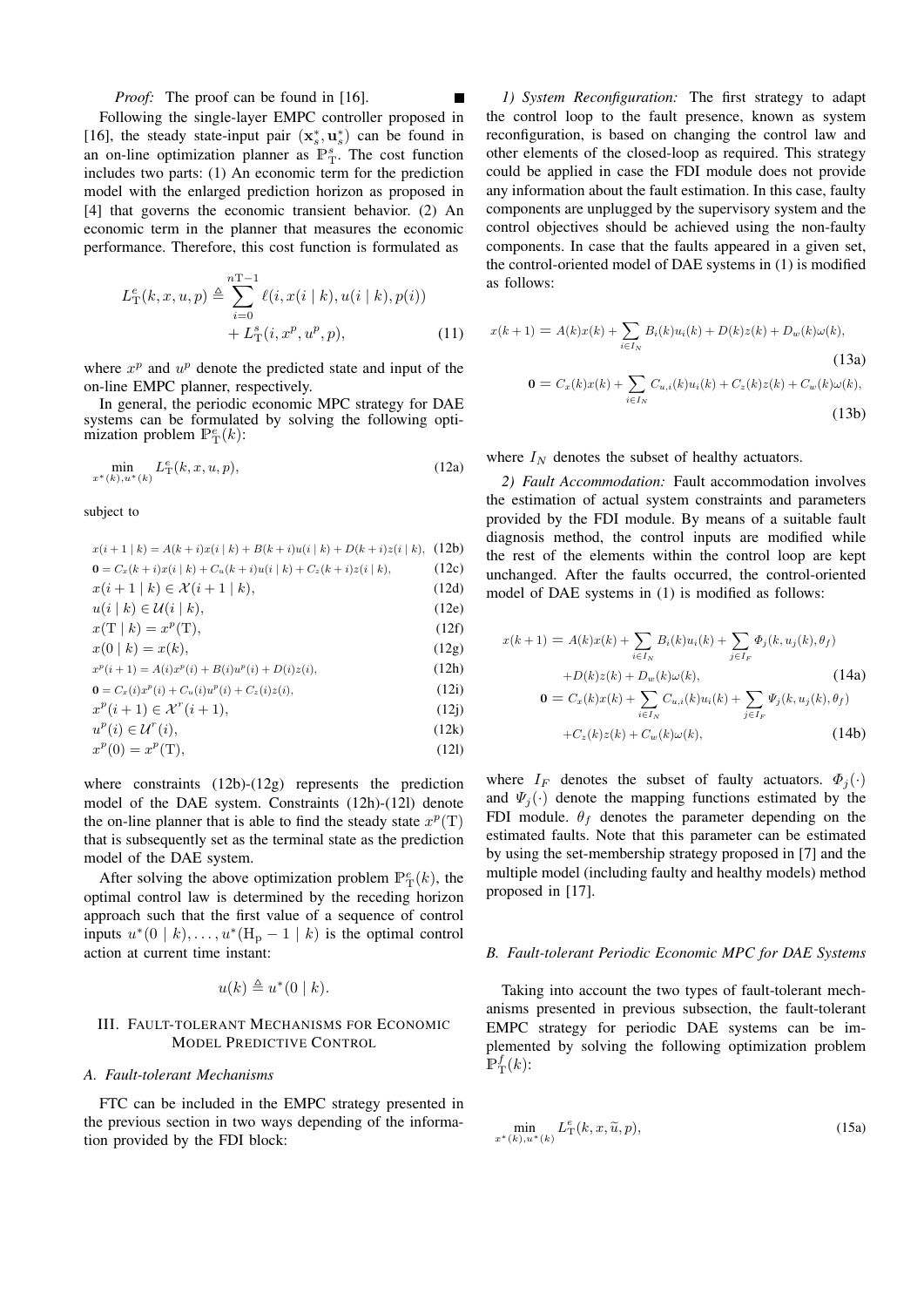#### subject to

| $x(i+1   k) = A(k+i)x(i   k) + B(k+i)\tilde{u}(i   k) + D(k+i)z(i   k),$               | (15b) |
|----------------------------------------------------------------------------------------|-------|
| <b>0</b> = $C_x(k+i)x(i k) + \widetilde{C}_u(k+i)\widetilde{u}(i k) + C_z(k+i)z(i k),$ | (15c) |
| $x(i+1   k) \in \mathcal{X}(i+1   k),$                                                 | (15d) |
| $u(i \mid k) \in \mathcal{U}(i \mid k),$                                               | (15e) |
| $x(T   k) = x^p(T),$                                                                   | (15f) |
| $x(0   k) = x(k),$                                                                     | (15g) |
| $x^{p}(i + 1) = A(i)x^{p}(i) + \widetilde{B}(i)\widetilde{u}^{p}(i) + D(i)z(i),$       | (15h) |
| $\mathbf{0} = C_x(i)x^p(i) + \widetilde{C}_u(i)\widetilde{u}^p(i) + C_z(i)z(i),$       | (15i) |
| $x^p(i+1) \in \mathcal{X}^r(i+1),$                                                     | (15i) |
| $u^p(i) \in \mathcal{U}^r(i),$                                                         | (15k) |
|                                                                                        |       |

$$
x^{p}(0) = x^{p}(T),
$$
\n(15)

where  $\overline{B}$ ,  $\overline{C}_u$ ,  $\widetilde{u}$  and  $\widetilde{u}^p$  are associated with system configuration as fully accounted discussed in the information ration or fault accommodation according to the information provided by the FDI module. After the prediction model is modified, the planner model is also needed to be adapted since the equilibrium point of the DAE system is changed.

# IV. SET-BASED APPROACH FOR FTC EVALUATION OF DAE SYSTEMS

In this approach, the prediction model of the DAE system with the system state feedback is considered. The procedure of set-based approach for DAE systems mainly includes two steps as shown in Figure 1: A forward propagation, in which the direct image is built by using the differential equation (1a) with the Minkowski sum operator. Then, this compact set intersects with the polyhedral set built by algebraic equation (1b) and the constraints on states  $\mathcal X$  in a polyhedral form as  $\mathcal{P}_x$ . A backward propagation, in which the inverse image is built by using the transformed algebraic equation based on (1b) with Pontryagin difference operator.



Fig. 1. Topology of Forward and Backward Propagation

System disturbance  $\omega(k + i)$  is bounded by a known zonotpic set with the center  $\omega^c$  and segment matrix  $H_{\omega}$  as

$$
\omega(k+i)\in \mathcal{W} \triangleq \omega^c \oplus H_\omega \mathbf{B}^{n_\omega}, \ \ i\in \mathbb{Z}_{[0,T-1]}.
$$

# *A. Set Definitions*

Before presenting the procedure of the calculations, some necessary definitions are introduced as follows:

*Definition 2 (Uncertain Dynamic and Static States Sets):* Consider a DAE system (1), the uncertain dynamic states set  $\mathcal{X}_k^d$  in (1a) is approximated by a zonotopic set and the uncertain static states set  $\mathcal{X}_k^s$  in (1b) is approximated by a polyhedron set.

*Definition 3 (Consistent States Set):* Given a uncertain DAE system (1) containing system dynamics (1a) and static relations (1b), the consistent states set  $\bar{\mathcal{X}}_k$  at time instant k is defined by intersections of uncertain dynamic states set, static states set and admissible states set as  $\overline{\mathcal{X}}_k = \mathcal{X}_k^d \cap \mathcal{X}_k^s \cap \mathcal{X}(k)$ .

*Definition 4 (Compatible Inputs Set):* Given a DAE system  $(1)$ , the compatible input set at time instant  $k$  is defined as  $\mathcal{U}_k^c = \mathcal{U}(k) \ominus \mathcal{U}_k^r$ , where  $\mathcal{U}_k^r$  denotes the reverse incompatible inputs set that can be found through backward propagation.

*Definition 5 (Feasible Solutions Set):* The feasible solutions set at time instant  $k$  is given by

$$
\Omega_k \triangleq \left\{ (x(k), u(k)) \mid x(k) \in \bar{\mathcal{X}}_k, u(k) \in \mathcal{U}_k^c, \right\},\tag{16}
$$

and corresponds to the input and state sets compatible with system constraints.

*Definition 6 (Economic Performances Set):* The feasible economic performances set along the MPC prediction horizon is given by

$$
\mathcal{J}_{\Omega_k} \triangleq \{ \ell(k, x(k), u(k), p(k)) \in \mathbb{R} \mid (x(k), u(k)) \in \Omega_k \}, \quad (17)
$$

and corresponds to the set of all values of  $\mathcal{J}_{\Omega_k}$  obtained from feasible solutions set  $\Omega_k$ .

*Definition 7 (Admissible Economic Performances Set):*

The nominal economic performance of the EMPC controller can be computed taking into account the steady state-input pair  $(\mathbf{x}_s^*, \mathbf{u}_s^*)$ , which is given by

$$
\mathcal{J}_{A_k}^c \triangleq \ell(k, x_s^*(k), u_s^*(k), p(k)),\tag{18}
$$

and consider a tolerance interval  $\mathcal{F}_e$ , then the admissible economic performance set is defined as

$$
\mathcal{J}_{A_k} \triangleq \mathcal{J}_{A_k}^c \oplus \mathcal{F}_e. \tag{19}
$$

It is noted that the admissible economic performance set can be changed when one of fault-tolerant mechanisms is performed.

# *B. Forward Propagation*

From the last state measurement  $x_{k-1}$ , the set-based approach for DAE systems is initialized. All the admissible states can be included in a compact zonotopic set  $\mathcal{X}_k =$  $\mathcal{X}_k^c \oplus H_{\mathcal{X}_k} \mathbf{B}^{n_x \times r_x}$  and physical control input set U can<br>be also represented as a zonotope  $\mathbb{U} = u^c \oplus H_u \mathbf{B}^{n_u \times r_u}$ . The MPC prediction horizon is selected as the propagation horizon. In forward propagation, the uncertain state set is firstly computed as a zonotopic set by means of dynamic equation (1a) as follows:

$$
\mathcal{X}_k^c = A(k-1)x(k-1) + B(k-1)u^c + D(k-1)z(k-1) + D_w(k-1)\omega^c,
$$
 (20a)

$$
H_{\mathcal{X}_k} = [B(k-1)H_u, D_w(k-1)H_w].
$$
 (20b)

The zonotopic sets can be represented by polyhedral sets in half-space form. The above zonotopic uncertain state set can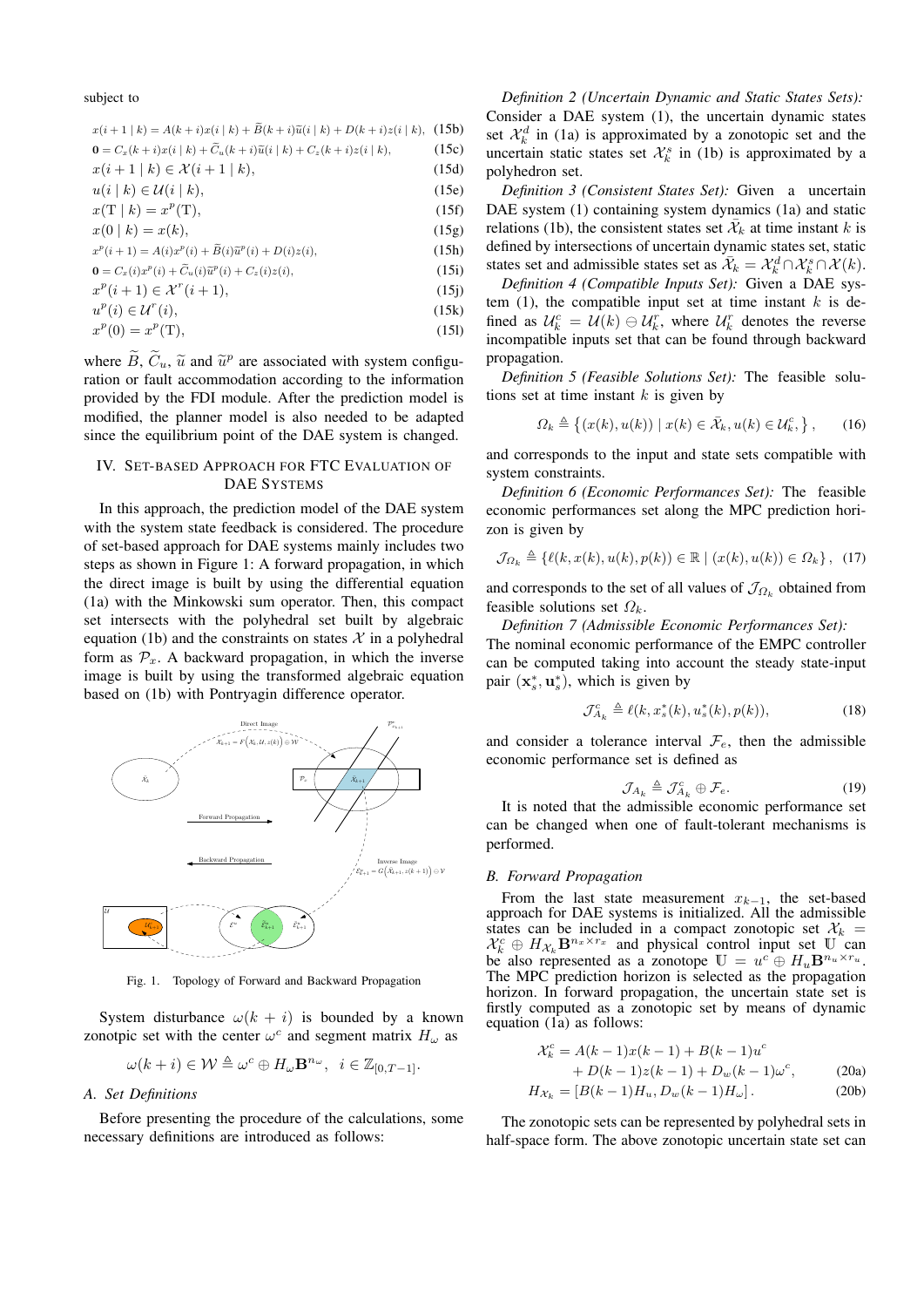be transformed into a polyhedral set after using a reduction operator to obtain  $\downarrow_q$   $(H_{\mathcal{X}_k})$  proposed in [9] as follows:

$$
\mathcal{P}_{x_k}^d \triangleq \{x(k) \in \mathbb{R}^{n_x} \mid Q_x(k)x(k) \le 1\}.
$$
 (21)

Besides, the polyhedral uncertain state set at time instant  $k$  based on the algebraic equation (1b) can be obtained by

$$
\mathcal{P}_{x_k}^e \triangleq \left\{ x(k) \in \mathbb{R}^{n_x} \mid \mathbf{C}_x(k) x(k) \le \mathbf{P}_x^0(k) \right\},\qquad(22)
$$

where

$$
\mathbf{C}_x(k) = \begin{bmatrix} C_x(k) \\ -C_x(k) \end{bmatrix},
$$
\n(23a)

$$
\mathbf{P}_x^0(k) = \begin{bmatrix} C_u H_u + C_w(k) H_\omega - E_c(k) \\ C_u H_u + C_w(k) H_\omega + E_c(k) \end{bmatrix},\tag{23b}
$$

$$
E_c(k) = C_u u^c + C_z z(k). \tag{23c}
$$

Then the consistent state set  $\bar{\mathcal{X}}_k$  at time instant k can be obtained by the following intersections:

$$
\bar{\mathcal{X}}_k \triangleq \mathcal{P}_{x_k}^d \cap \mathcal{P}_{x_k}^e \cap \mathcal{P}_x. \tag{24}
$$

For the step  $k + i$  with  $i = 1, 2, ..., N$ , the calculation is similar but with a slight difference. Firstly, the zonotopic uncertain state set is given as

$$
\mathcal{X}_{k+i}^{c} = A(k+i-1)\bar{\mathcal{X}}_{k+i-1} + B(k+i-1)u^{c}
$$
  
+ D(k+i-1)z(k+i-1) + D<sub>w</sub>(k+i-1)\omega^{c}, (25a)  

$$
H_{\mathcal{X}_{k+i}} = [A(k+i-1) \downarrow_{q} (H_{\mathcal{X}_{k+i-1}}), B(k+i-1)H_{u}, (25b)
$$

With the reduction of segment matrix  $H_{\mathcal{X}_{k+i}}$ , the polyhedral representation of the uncertain state set is denoted by

$$
\mathcal{P}_{x_{k+i}}^d \triangleq \{x(k+i) \in \mathbb{R}^{n_x} \mid Q_x(k+i)x(k+i) \le 1\}.
$$
 (26)

In terms of the polyhedral uncertain state set based on algebraic equation (1b), it is noticed that the system disturbance  $\omega_k$  has to be accumulated for the multiple propagation. Thus, the polyhedral uncertain state set at time instant  $k + i$ by using algebraic equation (1b) can be computed as follows:

$$
\mathcal{P}_{x_{k+i}}^e \triangleq \left\{ x(k+i) \in \mathbb{R}^{n_x} \mid \mathbf{C}_x(k+i)x_{k+1} \le \mathbf{P}_x(k+i) \right\},\tag{27}
$$

where

$$
\mathbf{C}_x(k+i) = \begin{bmatrix} C_x(k+i) \\ -C_x(k+i) \end{bmatrix},
$$
\n(28a)

$$
\mathbf{P}_x(k+i) = \begin{bmatrix} C_u H_u + E_\omega(k+i) - E_c(k+i) \\ C_u H_u + E_\omega(k+i) + E_c(k+i) \end{bmatrix},\tag{28b}
$$

$$
E_{\omega}(k+i) = C_w(k+i)H_{\omega}.
$$
 (28c)

$$
E_c(k+i) = C_u u^c + C_z z(k+i).
$$
 (28d)

The consistent state set  $\bar{\mathcal{X}}_{k+i}$  at time instant  $k + i$  can be computed as

$$
\bar{\mathcal{X}}_{k+i} = \mathcal{P}^d_{x_{k+i}} \cap \mathcal{P}^e_{x_{k+i}} \cap \mathcal{P}_x.
$$
 (29)

After repeating calculations until time instant  $k + N$ , a series of consistent state sets along the horizon  $N$  can be obtained. Figure 2 shows sampled consistent state sets  $\bar{\mathcal{X}}_{k+i}$ of the example in Section V in the magenta polyhedron.



Fig. 2. Sampled consistent states sets obtained through forward propagations: red box denotes the physical limitation of states  $\mathcal{P}_x$ , orange polyhedron denotes the possible uncertain region of states at time instant k and magenta polyhedron denotes the consistent state set  $\bar{\mathcal{X}}_k$  at time instant k.

## *C. Backward Propagation*

As shown in Figure 1, the compatible input set  $\mathcal{U}_k^c$  is difficult to obtain straightforwardly, because the inverse operator of the Minkowski sum is not easy to implement. Hence, a projection hyperplane is found by using the  $C_u$ -multiplier. Then, this hyperplane is denoted as  $\mathcal{E}^u = C_u \mathbb{U}$ . The inverse image at time instant  $k + j$  with  $j = N, N - 1, \ldots, 1$  can be mathematically formulated as follows:

$$
\bar{\mathcal{E}}_{k+j}^u \triangleq \bar{\mathcal{X}}_{k+j} \ominus C_z z(k+j) \ominus \mathcal{W}.
$$
 (30)

The compatible input set  $\mathcal{E}_{k+j}^u$  at time instant  $k+j$  can be obtained by the intersection between the inverse image and the projection of the physical limitation on control input as follows:

$$
\widetilde{\mathcal{E}}_{k+j}^u \triangleq \bar{\mathcal{E}}_{k+j}^u \cap \mathcal{E}^u. \tag{31}
$$

The set  $\mathcal{E}_{k+j}^u$  can be represented in a polyhedral form:

$$
\widetilde{\mathcal{E}}_{k+j}^{u} \triangleq \{u(k+j) \in \mathbb{R}^{n_u} \mid Q_u(k+j)C_u(k+j)u(k+j) \le 1\}.
$$
\n(32)

Then, the compatible control input set  $\mathcal{U}_{k+j}^c$  can be obtained by

$$
\mathcal{U}_{k+j}^c = \left\{ u(k+j) \mid u(k+j) \in \mathcal{U}(k+j), u(k+j) \in \widetilde{\mathcal{E}}_{k+j}^u \right\}.
$$
 (33)

# *D. Economic Performance Degradation Analysis*

After performing the forward and backward propagation, the feasible solutions set in *Definition 5* can be obtained at each time instant. Then, the economic performance set in *Definition 6* can be computed by the direct image from the economic stage function  $\ell(k, x(k), u(k))$ .

Given the admissible economic performance set  $\mathcal{J}_{A_k}$ , the analysis of the degradation performance can be proceed as shown in Fig. 3. If  $\mathcal{J}_{\Omega_k} \cap \mathcal{J}_A \neq \emptyset$  in Fig. 3(a), then the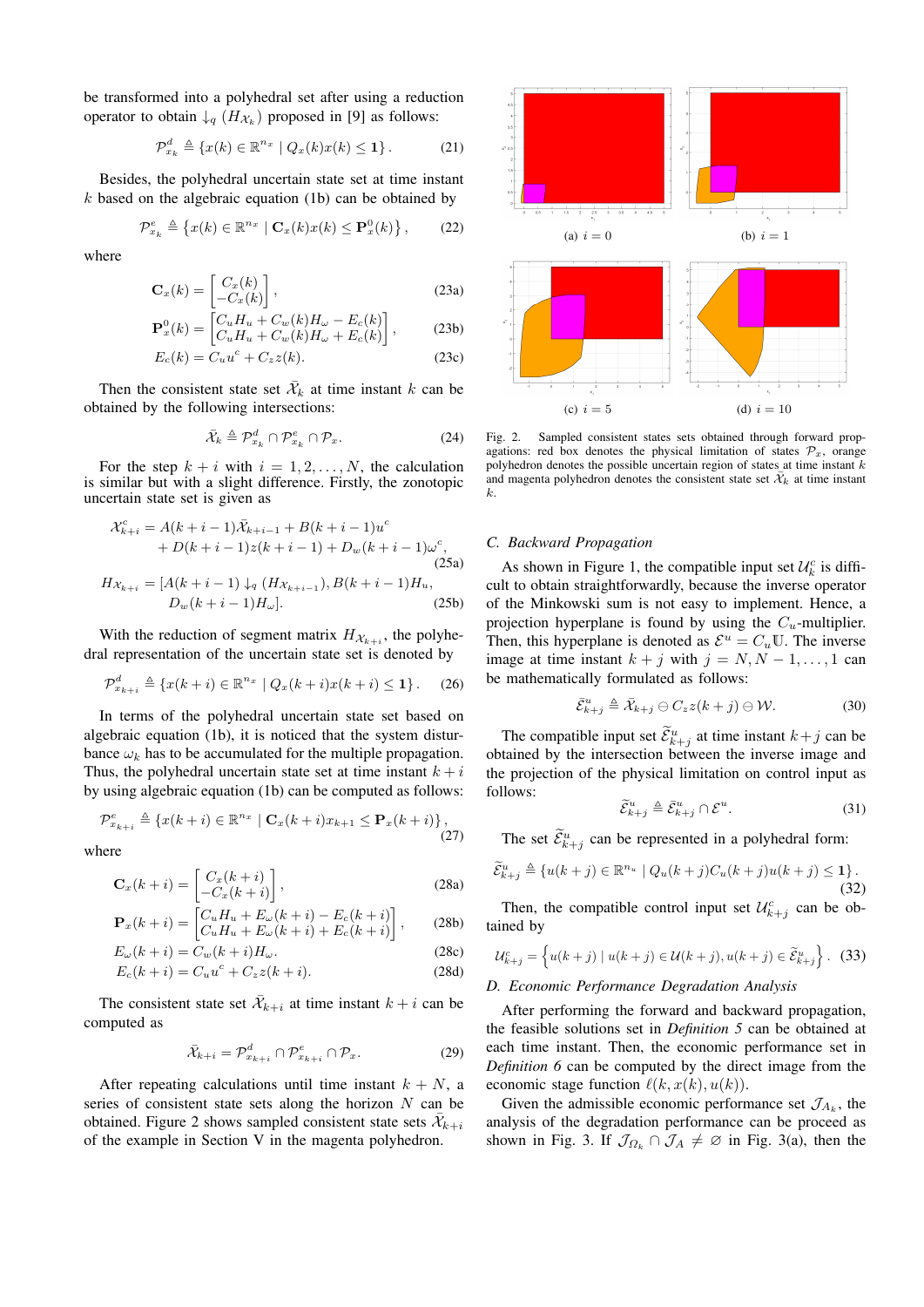closed-loop system can continue running after some faults occurred. If  $\mathcal{J}_{\Omega_k} \cap \mathcal{J}_A = \emptyset$  in Fig. 3(b), then the admissible economic performance cannot be achieved. Hence, it may be necessary to add new actuators to the system in order to increase the fault-tolerance.





Fig. 3. Economic Performance Analysis

As shown in *Algorithm 1*, the analysis of the economic performance with periodically admissible economic performance set  $\mathcal{J}_{A_k}$  is performed.

| Algorithm 1 Fault-tolerant Periodic EMPC Strategy |                                                                                                            |  |
|---------------------------------------------------|------------------------------------------------------------------------------------------------------------|--|
|                                                   | 1: for $k := 1$ to N do                                                                                    |  |
| 2:                                                | Initialize $x(0   k) \Longleftarrow x(k)$                                                                  |  |
| 3:                                                | Apply FDI module to the DAE system                                                                         |  |
| 4:                                                | Deploy the set-based approach to compute the $\bar{\mathcal{X}}_{k+i}, \bar{\mathcal{E}}_{k+i}^u$          |  |
|                                                   | and $\mathcal{J}_{\Omega_{k+i}}$ for $\forall i = 1, 2, , n$ T                                             |  |
| 5:                                                | if $\mathcal{J}_{\Omega_{k+i}} \cap \mathcal{J}_{A_{k+i}} \neq \emptyset$ for $\forall i = 1, 2, , n$ then |  |
| 6:                                                | Choose a fault-tolerant mechanism                                                                          |  |
| 7:                                                | Solve $\mathbb{P}^f_{\mathcal{T}}(k)$                                                                      |  |
| 8:                                                | else                                                                                                       |  |
| 9:                                                | Performance is non-admissible                                                                              |  |
| 10:                                               | end if                                                                                                     |  |
|                                                   | $11:$ end for                                                                                              |  |

#### V. ILLUSTRATIVE EXAMPLE

In order to illustrate the proposed fault-tolerant EMPC strategy, a linear discrete-time DAE system is considered as follows:

$$
x(k+1) = A(k)x(k) + Bu(k) + Dz(k) + D_w\omega(k),
$$
 (34a)  

$$
0 = C_x x(k) + C_u u(k) + C_z z(k) + C_w \omega(k),
$$
 (34b)

where

$$
A(k) = \begin{bmatrix} 0.8 & 0 \\ 0.2 & 1 \end{bmatrix} + 0.1\sin(t),
$$
  
\n
$$
B = \begin{bmatrix} 1 & 0 & 0.1 \\ 0 & 0.01 & 1 \end{bmatrix},
$$
  
\n
$$
D = \begin{bmatrix} -1 & 0 \\ 0 & -1 \end{bmatrix}, D_w = \mathbf{0},
$$
  
\n
$$
C_x = \begin{bmatrix} 1 & -1 \end{bmatrix}, C_u = \begin{bmatrix} 1 & 1 & 1 \end{bmatrix},
$$
  
\n
$$
C_z = \begin{bmatrix} -1 & -1 \end{bmatrix}, C_w = \mathbf{0},
$$

The period of the DAE system is  $T = 24$ . The MPC prediction horizon is chosen as the period T, that is  $n = 1$ in (11). The initial state vector is given as  $x_0 = [0.8, 0.6]^T$ . The economic stage cost function is defined as

$$
\ell(k, x(k), u(k), p(k)) = \lambda_1 x_1(k) + \lambda_2 p(k)^T u(k), \quad (35)
$$

where  $\lambda_1$  and  $\lambda_2$  denote the weights for each objective. In the simulations, the following values are used:  $\lambda_1 = 0.01$ and  $\lambda_2 = 1$ .

The set of the admissible economic performances is defined as

$$
\mathcal{J}_{A_k} = \left\{ J \in \mathbb{R} \mid \mathcal{J}_{A_k}^c \le J \le \mathcal{J}_{A_k}^c + 0.45 \right\},\tag{36}
$$

where the performance degradation is decided as prior by evaluating the system redundancy.

Considering the two FTC strategies introduced before, the following scenarios will be considered for illustrative purposes:

• *System Reconfiguration*: actuator  $u_2(k)$  is in faulty situation at time instant 48 and then this actuator is removed since this step

$$
\widetilde{B} = \begin{bmatrix} 1 & 0.1 \\ 0 & 1 \end{bmatrix},
$$

$$
\widetilde{C}_u = \begin{bmatrix} 1 & 1 \end{bmatrix},
$$

with  $\widetilde{u} = [u_1, u_3]^T$ . The simulation result is shown in Fig. 4. The system is running in a healthy mode at the beginning. From the dash line, there is a fault in actuator  $u_2$ . Through the system reconfiguration, the periodic steady-state trajectory is updated by the online planner. With the economic performance analysis, the admissible performance is accepted and then the system can continue running.

• *Fault Accommodation*: actuator  $u_2(k)$  partially malfunctioned at time instant 48. Through a suitable fault estimation module, the system model is modified as

$$
\begin{aligned} \widetilde{B} &= \begin{bmatrix} 1 & 0 & 0.1 \\ 0 & 0.02 & 1 \end{bmatrix}, \\ \widetilde{C}_u &= \begin{bmatrix} 1 & 0.2 & 1 \end{bmatrix}, \end{aligned}
$$

with  $\tilde{u}(k) = u(k)$ . The simulation is shown in Fig. 5. Similar to the previous case, the periodic steady-state trajectory is changed by removing partial performance of the faulty actuator. Since *Algorithm 1* is applied, if the economic performance is admissible, the system can continue running.

The costs of two cases are plotted in Fig. 6. From this figure, the admissible economic performance is satisfied under the specified performance degradation. Besides, the cost of the system reconfiguration is larger than the one of the fault accommodation since the faulty actuator is completely removed in the system reconfiguration.